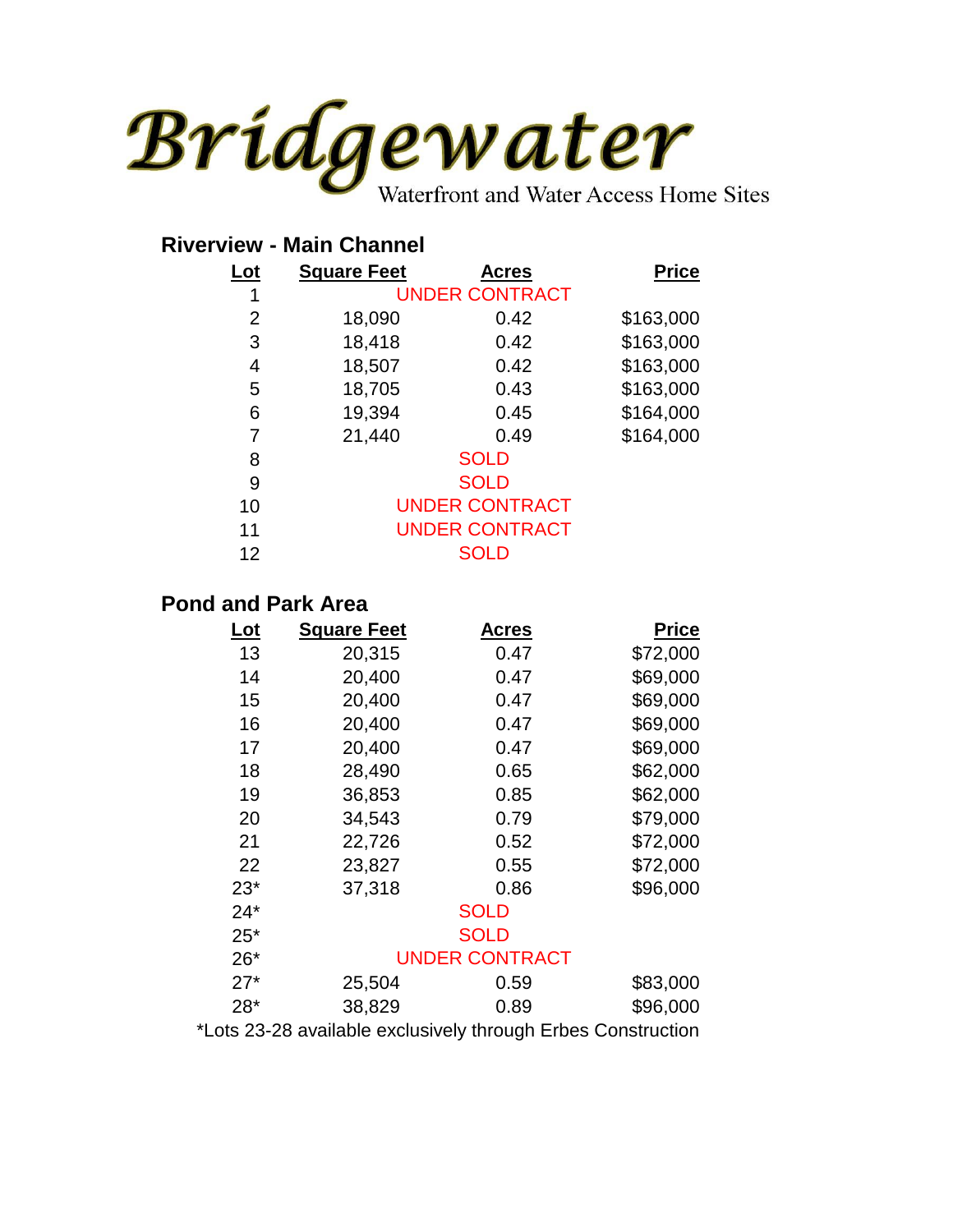

| <b>Waterfront on Cranberry Canal</b> |                    |              |              |  |
|--------------------------------------|--------------------|--------------|--------------|--|
| <u>Lot</u>                           | <b>Square Feet</b> | <b>Acres</b> | <b>Price</b> |  |
| 31                                   | 64,483             | 1.48         | \$182,000    |  |
| 32                                   | 49,984             | 1.15         | \$189,000    |  |
| 33                                   | 39,142             | 0.90         | \$189,000    |  |
| 34                                   |                    | <b>SOLD</b>  |              |  |
| 35                                   | 23,247             | 0.53         | \$187,000    |  |
| 36                                   |                    | <b>SOLD</b>  |              |  |
| 37                                   |                    | <b>SOLD</b>  |              |  |

## **West of Cranberry Canal - Off-Water**

| <u>Lot</u> | <b>Square Feet</b> | <b>Acres</b> | <b>Price</b> |
|------------|--------------------|--------------|--------------|
| $29*$      | 31,684             | 0.73         | \$49,000     |
| $30*$      | 29,255             | 0.67         | \$49,000     |
| 38         |                    | <b>SOLD</b>  |              |
| 39         |                    | <b>SOLD</b>  |              |
| 40         |                    | <b>SOLD</b>  |              |
| 41         |                    | <b>SOLD</b>  |              |
| $42*$      | 29,393             | 0.67         | \$53,000     |
| $43*$      | 36,503             | 0.84         | \$53,000     |
| $44*$      | 25,761             | 0.59         | \$46,000     |
| 45*        | 24,175             | 0.55         | \$46,000     |
| 46*        |                    | <b>SOLD</b>  |              |
| $47*$      | 36,704             | 0.84         | \$42,000     |
| 48*        | 28,018             | 0.64         | \$39,000     |

\*Lots 29,30 & 42-48 do not include a boat slip, but have the option to add one for an additional fee.